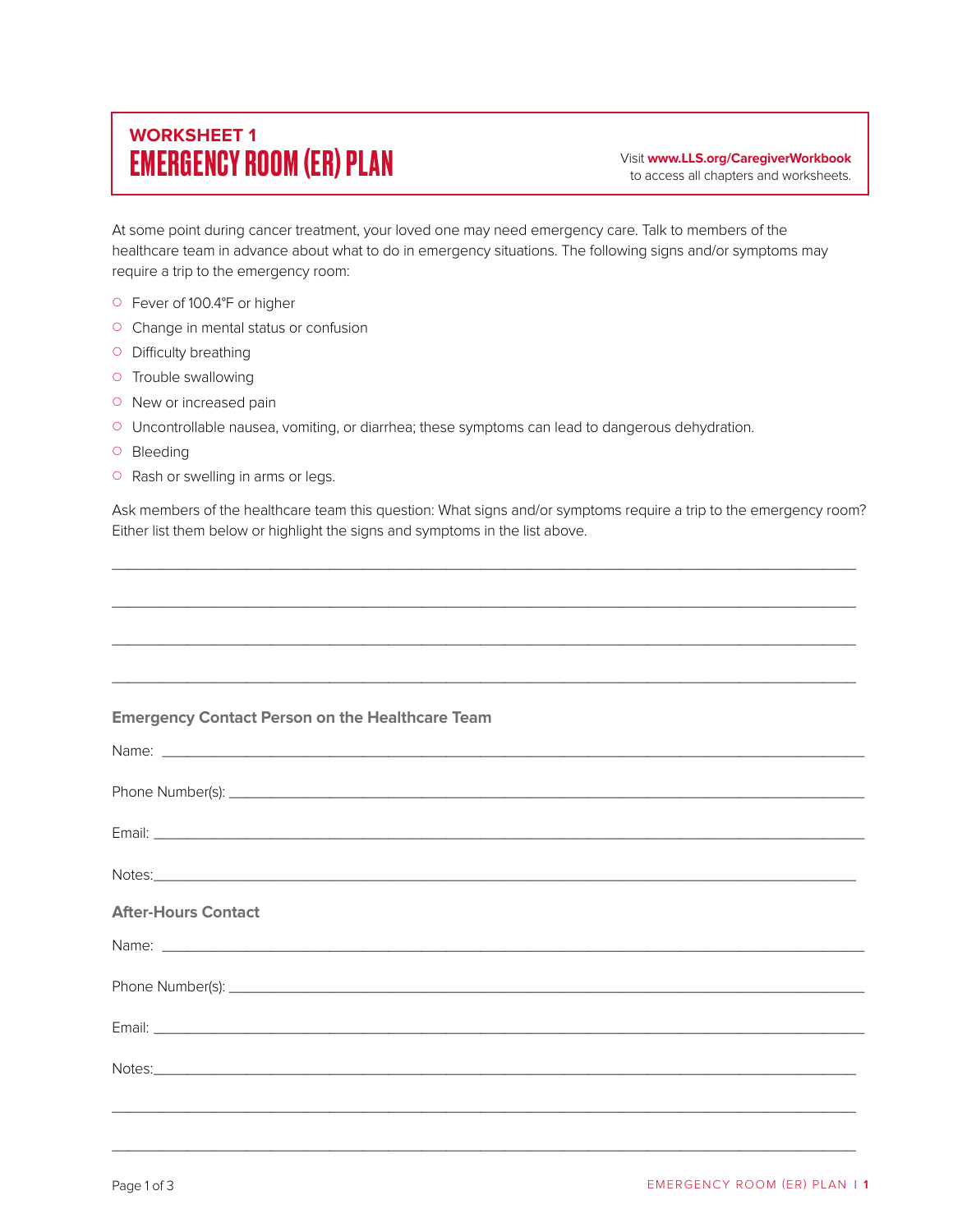# **Nearest Emergency Room (ER)**

Where is the closest emergency room? The emergency room at your loved one's treatment center may not be the one nearest to you. In an emergency situation, minutes can make a difference so it's important to know the location of the closest emergency room.

Upon arrival, let the ER staff know that your loved one is a cancer patient with compromised immunity. Ask for a face mask for him or her if one is not provided.

\_\_\_\_\_\_\_\_\_\_\_\_\_\_\_\_\_\_\_\_\_\_\_\_\_\_\_\_\_\_\_\_\_\_\_\_\_\_\_\_\_\_\_\_\_\_\_\_\_\_\_\_\_\_\_\_\_\_\_\_\_\_\_\_\_\_\_\_\_\_\_\_\_\_\_\_\_\_\_\_\_\_\_\_\_\_\_\_\_\_

## **Emergency Bag**

Have a bag packed for you and your loved one so that you are ready to leave immediately in an emergency situation. The prepacked bag should include the following items:

| Copies of necessary medical records                                                |
|------------------------------------------------------------------------------------|
| Copies of insurance ID cards                                                       |
| List of all current medications, including drugs given as part of cancer treatment |
| Phone charger                                                                      |
| Toothbrush                                                                         |
| Change of clothes                                                                  |
| Jacket or small blanket for cold hospital rooms                                    |
| Snacks, such as protein or granola bars                                            |
| Water bottles.                                                                     |
| Before you leave, don't forget to also include                                     |
| Medications in prescription bottles, if possible                                   |
| Your own daily medications                                                         |